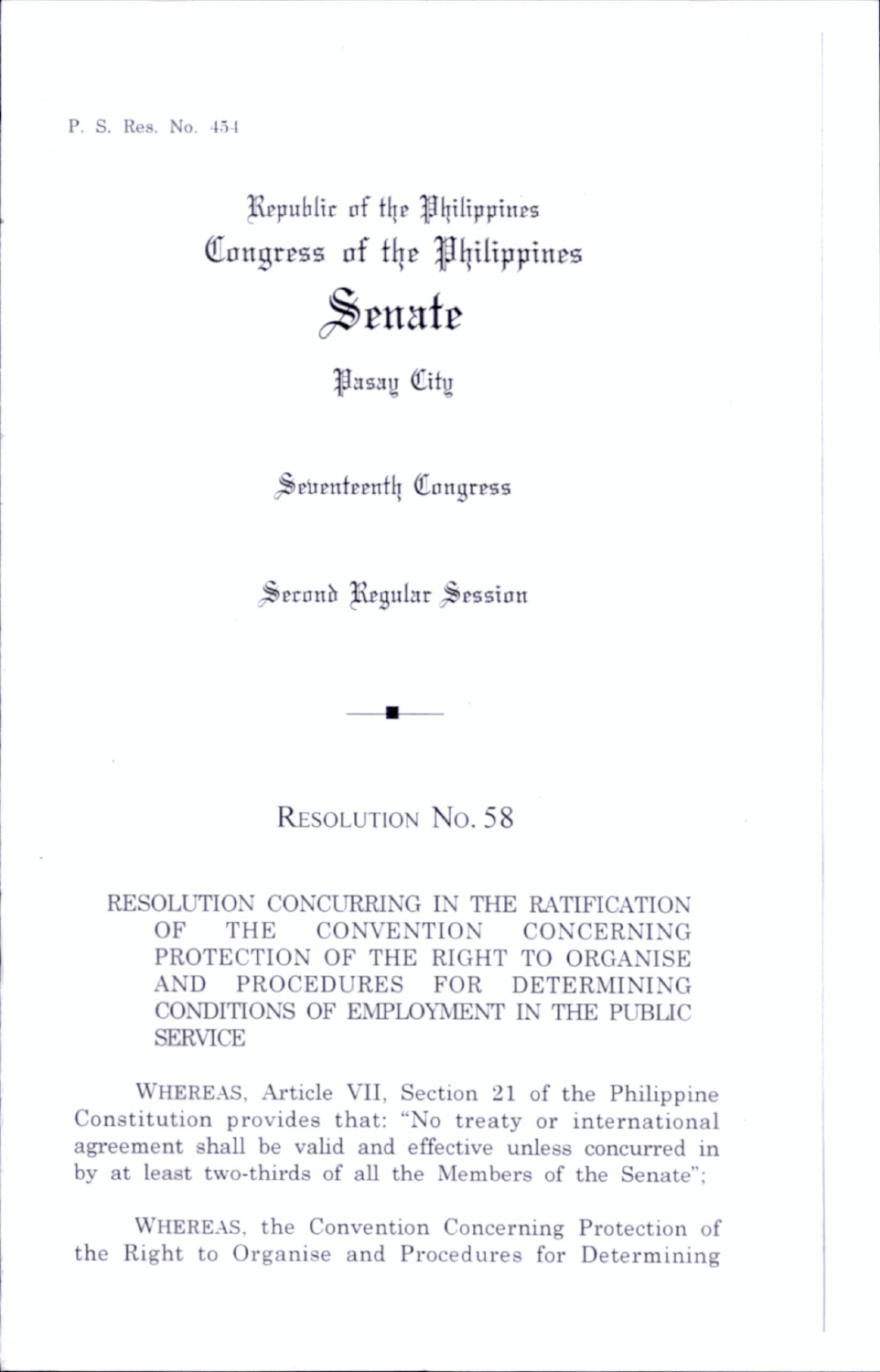Conditions of Employment in the Public Service (Convention) was adopted on 27 June 1978 in Geneva, Switzerland, and entered into force on 25 February 1981;

WHEREAS, the Convention promotes sound labor relations between public authorities and public employees' organizations through the protection of the right to organize, granting of facilities or privileges to its representatives, full development and utilization of machinery for negotiation of terms and conditions of employment, settlement of disputes arising in connection with the determination of terms and conditions of employment, and promotion of civil and political rights of public employees;

WHEREAS, the Convention applies to all persons employed by public authorities. The extent to which the guarantees in the Convention shall be apphed, in so far as the high-level managerial, policy-making and confidential employees are concerned, as well as the armed forces and the police, shall be determined by national laws and regulations;

WHEREAS, the Convention shall come into force twelve (12) months after the date on which its ratification has been registered with the Director-General of the International Labour Office pursuant to Article 11 thereof;

WHEREAS, the President of the Philippines ratified the Agreement on 26 May 2017;

WHEREAS, the Convention is submitted to the Senate for concurrence, in accordance with the Constitution;

WHEREAS, in the hearing conducted by the Senate Committee on Foreign Relations on 2 August 2017, aside from the associations of employees in the public sector, the following key government agencies endorsed the concurrence to the ratification of the Agreement:

- 1. Department of Foreign Affairs;
- 2. Department of Labor and Employment;